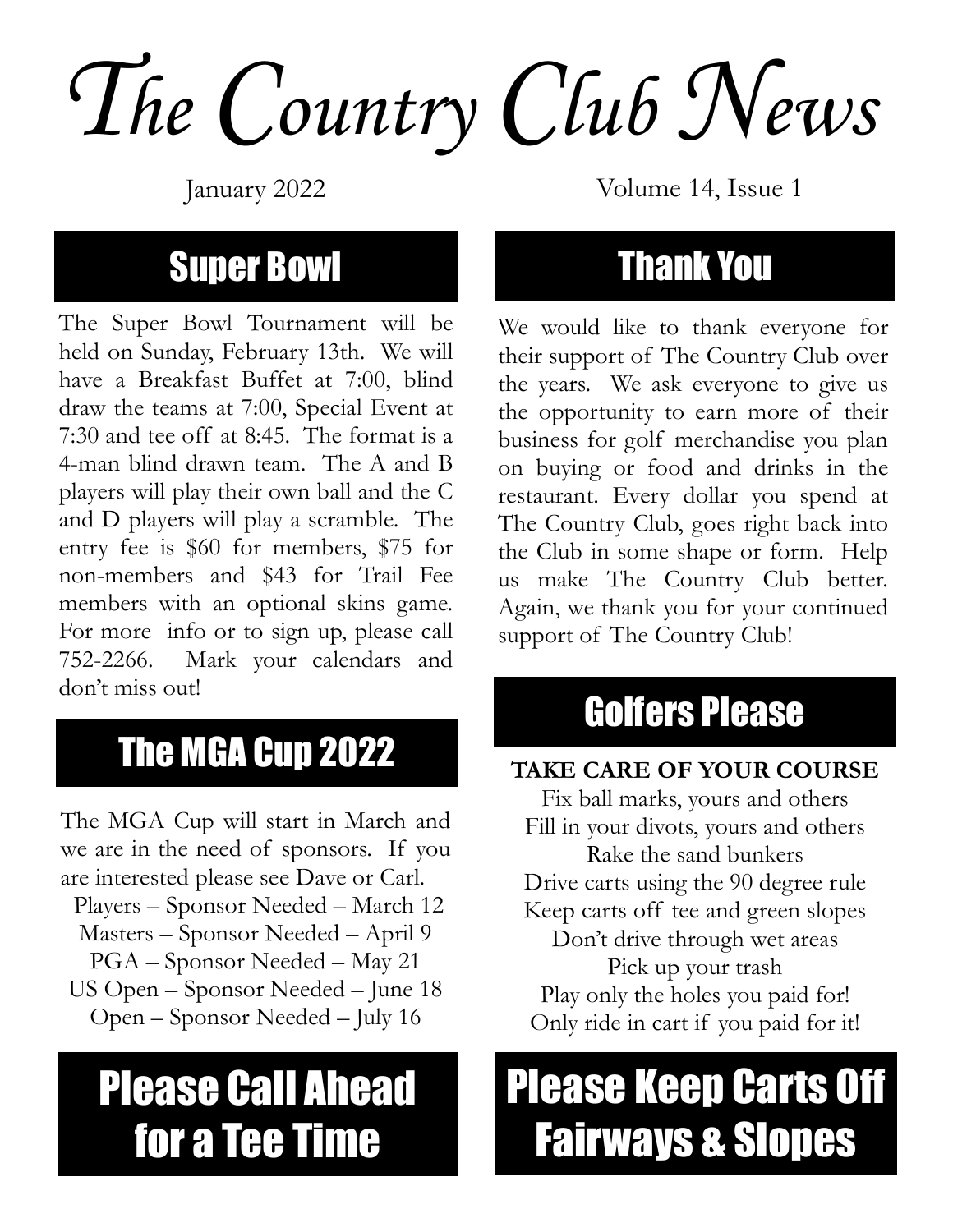# On the Course with Doyle

Happy New Year. After a wonderful holiday I look forward to a new year with a refreshed opportunity to continue to improve upon the course. Last year we made it through the summer months without any significant damage that can occur such as drought, insects, and disease which has left us better prepared for the rest of winter as well as a head start with spring transition as opposed to years past. Everyone has contributed to improved turf health greatly with better golf cart driving habits and this is appreciated tremendously by us and the turf.

 This month we will continue to chase leaves around and keep them removed as often as possible. The main item on the agenda for this month is irrigation repair. We continue repairing leaking sprinkler heads and valves as well as relocating some sprinkler heads for more optimized coverage. Lastly, we will continue to treat the course for poa annua. Due to some rather windy weather last month there was very little spraying done so we will be working diligently to finish this project. Thank you and have a great month.

Doyle Worthington Jr.

#### February 13 - Super Bowl Tournament

#### Please Call Ahead for Tee Times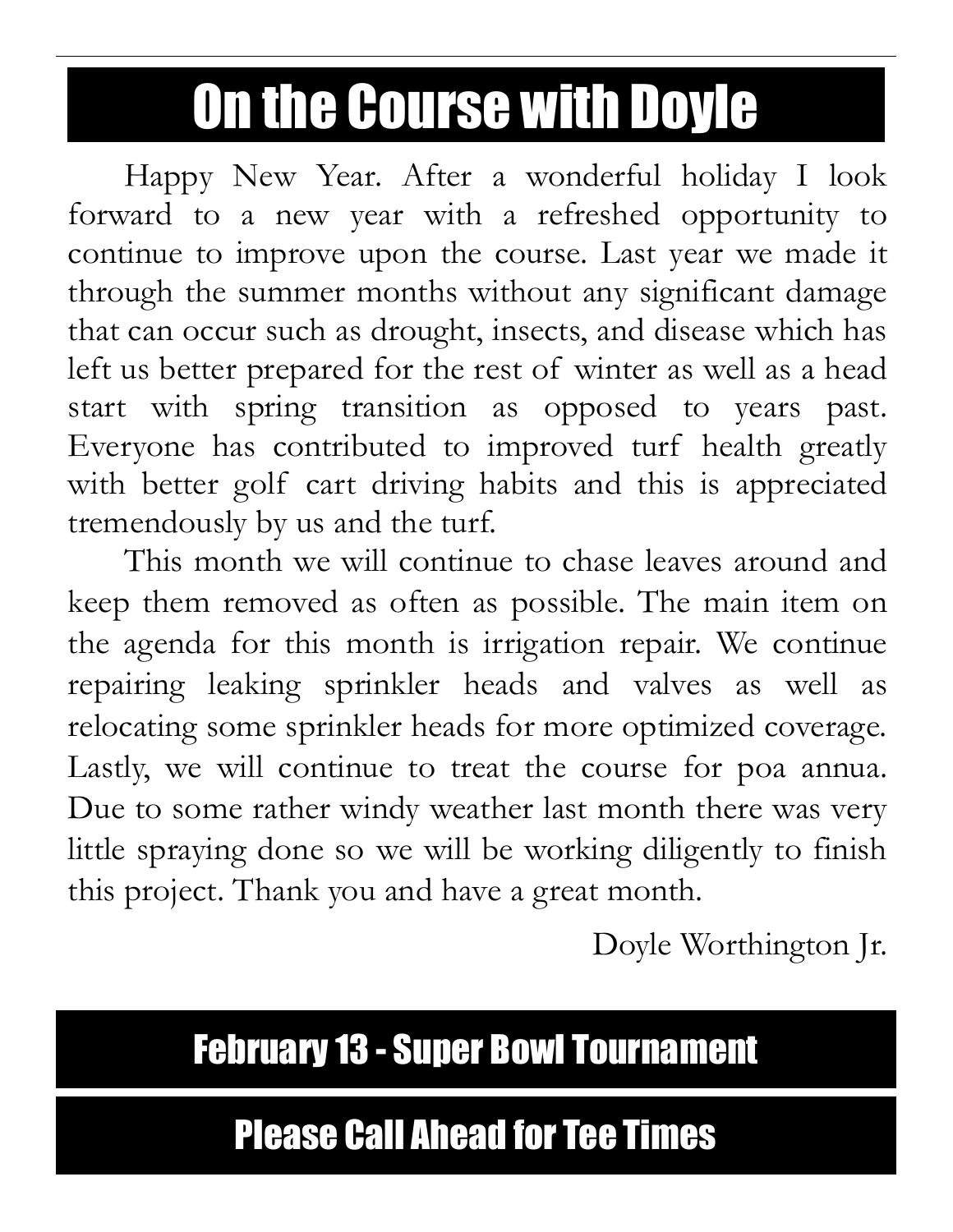# Straight from Carl's Desk

I hope everyone enjoyed their holidays and hope that you are ready for a new year. We are looking forward to a great and exciting 2022 at The Country Club.

 We want you to know that we appreciate all of our members and guests for their continued support of The Country Club. We don't have any outings this month that will affect tee times. Please remember to call ahead for a tee time if you plan on playing golf. Just because you play every Thursday at 10:00 does not mean that you will be able to play at that time.

 The Country Club will go for sale by online Auction from January 18th and end on January 20th. If you, or someone you know, would like to register as a bidder please reach out to Carl and he can give you the instructions.

Golf carts do more damage to the course than anything else. If you elect to ride by yourself, you will have to pay the single rider surcharge of \$5. If we see you riding by yourself when you could have rode with someone else, we will charge you the single rider fee of \$5 on your account. We need to reduce the amount of carts on the course, for gas usage and wear on the carts and the course as well. Thank you for your help, understanding and cooperation.

 Please help Doyle, KEEP THE CARTS OFF THE FAIRWAYS & GREEN SLOPES as much as possible! Cart traffic causes more damage than anything else on a golf course. This is a very important time for the golf course and we need your help! We thank you for your cooperation.

 When buying something from the pro shop on your account or Carl Bucks, please make sure the pro shop attendant records it properly. It is real hard for them to remember who it was that made the purchase and what it was they bought. Thank you in advance.

 If you ever have an issue with something, please don't hesitate to call me at 386-623-2833. I always look forward to talking to all of you. We thank you for your cooperation and support.

Carl Ste-Marie

#### February 13 - Super Bowl Tournament

#### Thank You for Your Continued Support